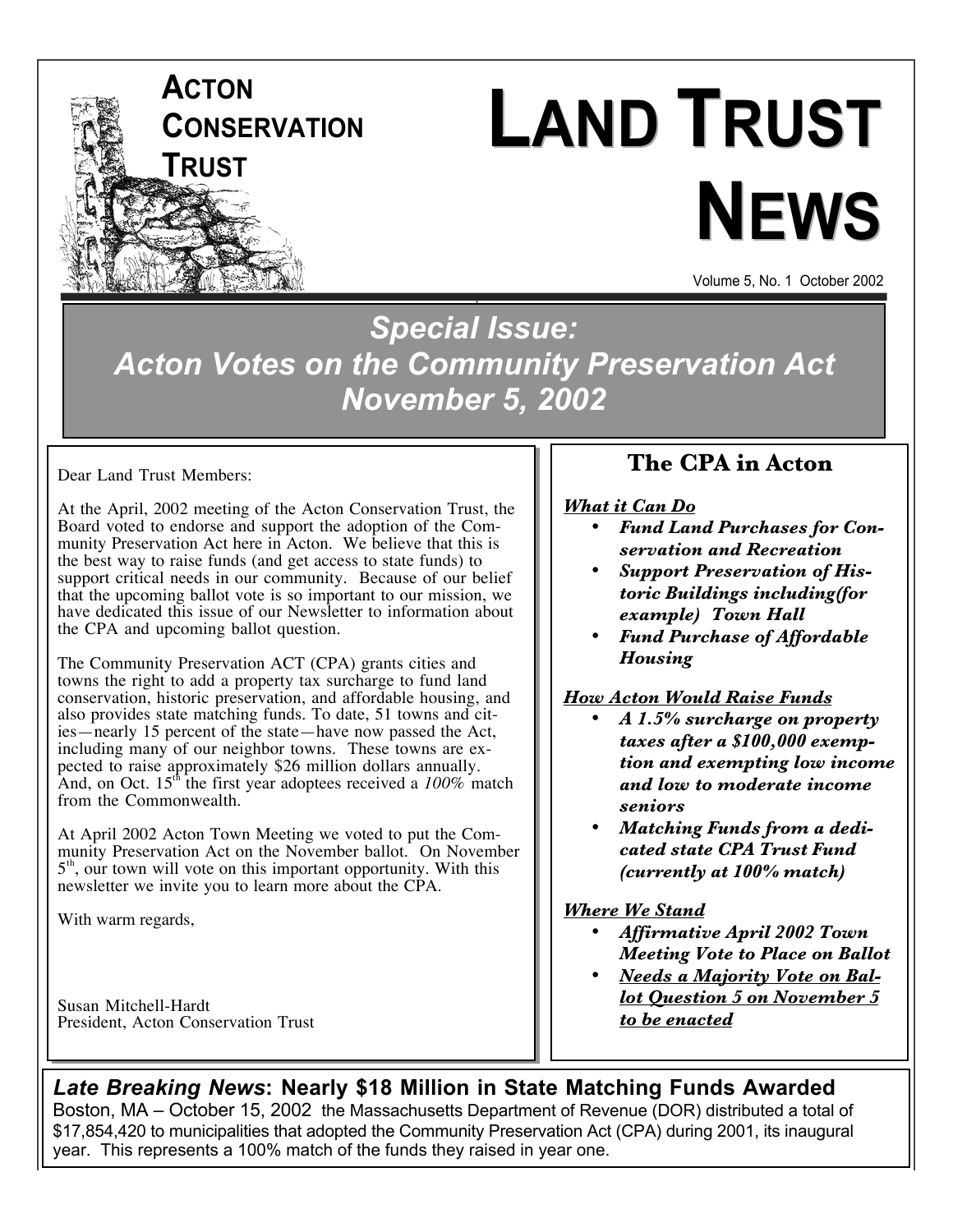## **Citizens for Acton Community Preservation**

Citizens for Acton Community Preservation is an all-volunteer ballot committee of Acton residents committed to preserving Acton's character in fiscally responsible ways. The sole focus is educating the voters of Acton on the benefits of the CPA. More information on the CPA, the CACP, and links to other CPA websites can be found on our website: **www.Preserve Acton.org**

For more information or to join our mailing list, please write us at: info@PreserveActon.org. or call 369-9264

CACP Steering Committee:

Jane Ceraso James Eldridge Anne Forbes Alison Gallagher David Hardt Ruth Kohls Matt Liebman

Susan Mitchell-Hardt Jim Salem Dana Snyder-Grant Norm Strahle Nancy Tavernier Jeff Vandegrift

## *What is Question 5 (Adopting the CPA) All About?*

Ballot question 5 on the November  $5<sup>th</sup>$  ballot is the second and final step in enacting the CPA in Acton. It follows a positive Town Meeting vote last April that authorized placing the question on the ballot. That Town Meeting vote also spelled out the details of the CPA as it would apply to Acton.

- $\Rightarrow$  The property tax surcharge will be 1.5%
- $\Rightarrow$  The first \$100,000 of assessed property value will be exempted from the surcharge
- $\Rightarrow$  Property owners that qualify for low income housing will be totally exempted from the surcharge
- $\Rightarrow$  Senior property owners that would qualify for low or moderate income housing would also be totally exempted from the surcharge
- ⇒ A **Community Preservation Committee** will be established to make recommendations to Town Meeting about the use of CPA funds.

With these choices, Acton has allowed for minimal impact on all taxpayers and allowed for maximum exemptions under the CPA legislation. This in particular relieves low-income families and low to moderateincome senior families from this surcharge.

## *Funding the CPA in Acton*

Based on the 1.5% surcharge after all exemptions, Acton is expected to raise  $\sim$ \$400,000 per year for the CPA fund. This will be matched by the dedicated pool of funds from the Commonwealth (The "Community Preservation Trust Fund") according to the size of that

pool. *At present, the match stands at 100%* and is expected to stay at that level for the next several years. It will reduce over time as more Towns adopt the CPA.

The State Trust Fund is dedicated to the CPA and cannot be diverted to other uses. It is funded by a fees charged by the Registry of Deeds on real estate transactions including, deed transfers, mortgage recording and re-financing transactions. The fees are typically \$20 per transaction, and the stream of revenue is expected to remain stable even as the overall economy waxes and wanes.

# *Neighboring "CPA Towns"*

Communities have had the option to adopt the CPA for over two years. During that time 51 cities and towns have done so. These include our neighboring towns as shown below.

|                | Surcharge | Exemptions                                     |
|----------------|-----------|------------------------------------------------|
| <b>Bedford</b> | 3%        | 1 <sup>st</sup> \$100,000, Low income, Seniors |
| Carlisle       | 2%        | 1 <sup>st</sup> \$100,000, Low income, Seniors |
| Chelmsford     | 0.5%      | 1 <sup>st</sup> \$100,000                      |
| Harvard        | $1.1 \%$  | None                                           |
| Stow           | $3\%$     | 1 <sup>st</sup> \$100,000, Low income, Seniors |
| Sudbury        | 3%        | 1st \$100,000, Low income, Seniors             |
| Wayland        | 1.5%      | 1 <sup>st</sup> \$100,000, Low income, Seniors |
| Westford       | 3%        | 1 <sup>st</sup> \$100,000, Low income, Seniors |

# *Common Questions about the Community Preservation Act*

**Q: How long will CPA remain in effect?** The CPA remains in effect for a minimum of five years from the date of ballot question approval. After five years, it can be revoked by a simple majority vote at Town Meeting

#### **Q: Can the level of the CPA surcharge be amended?**

Yes. The level of the surcharge (and the optional exemptions) can be changed up or down at any time after the surcharge is imposed, through a simple majority vote of Town Meeting

#### **Q: Who determines how the funds raised through CPA will be spent?**

If Acton approves CPA, it will establish a Community Preservation Committee that will make annual recommendations to Town Meeting on how the money shall be spent. The Community Preservation Committee must consist of 5-9 members, and must include one representative each from the conservation commission, historical commission, planning board and housing authority. It can also have at-large members.

#### **Q: Does CPA contain specific requirements on how the money must be spent?**

Yes. Each fiscal year, upon recommendation of the committee, Town Meeting must spend, *or set aside for future spending*, the following share of annual Community Preservation Fund revenues: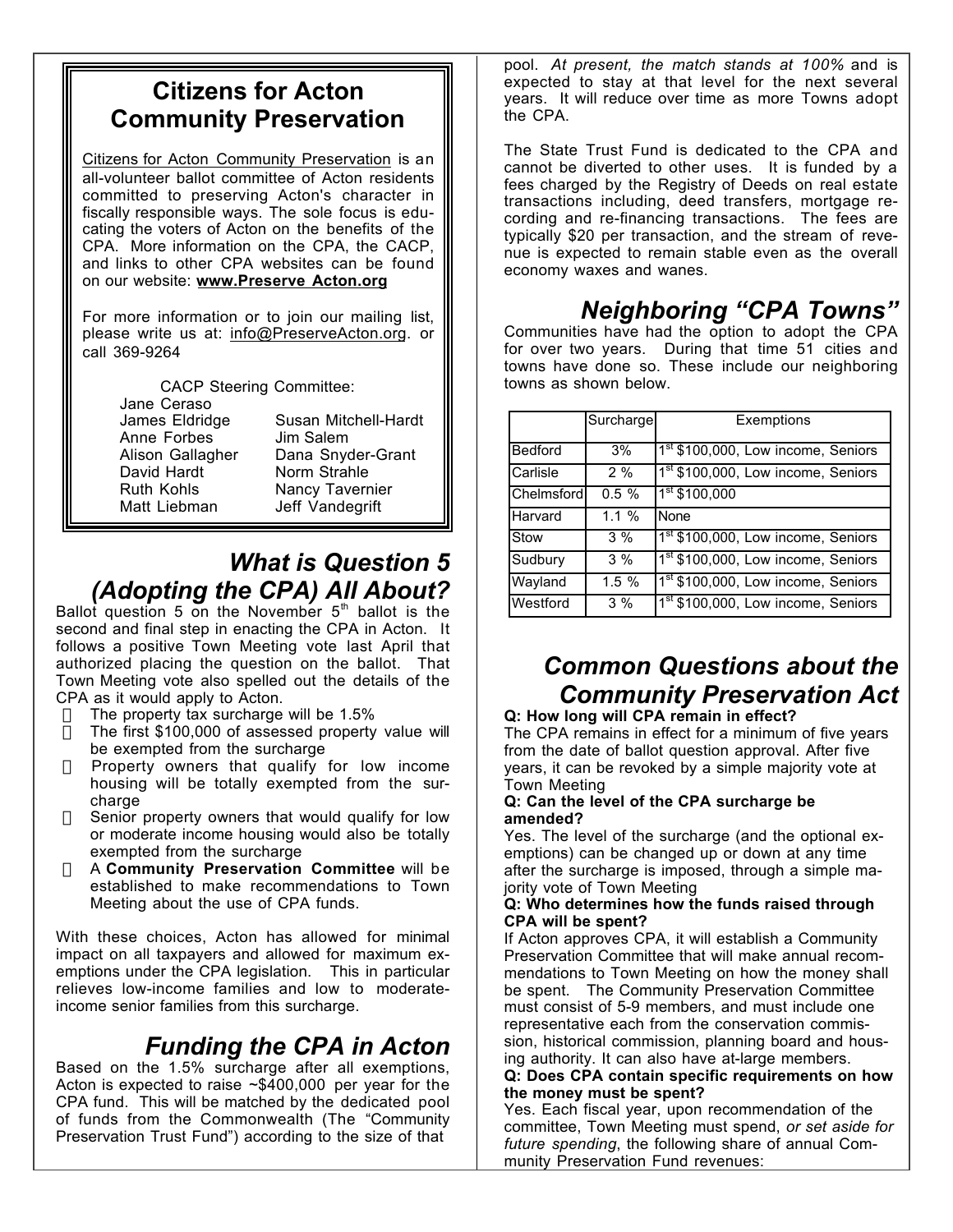- 10 percent for open space
- 10 percent for historic resources

10 percent for community housing

Beyond these required disbursements, Town Meeting will be guided by the recommendations of the Committee on how the remaining 70 percent of annual CPA revenues will be divided among the three purposes. For example, the remaining 70 percent of the annual revenue could be allocated to one purpose, spread evenly among all three, or set the funds aside for future spending.

#### **Q: Are there any special provisions regarding property purchased with the Community Preservation Fund?**

Yes. Any property purchased with the Fund must be subject to a permanent deed restriction limiting the use of the property to its CPA-related purpose. The Town of Acton (or the state or a nonprofit organization such as the Acton Conservation Trust) must enforce the deed restriction. The Town can delegate the property's management to a local board or to ACT.

#### **Q: Can money in the Community Preservation Fund be used to match state or federal grants?**

Yes, as long as the municipality's Community Preservation Committee recommends such a purpose to the Town Meeting.

#### **Q: What are the exemptions from the CPA surcharge?**

Taxpayers currently exempt from real property taxes under Chapter 59 of Massachusetts General Laws are exempt from the new CPA surcharge. In addition, in Acton the ballot question would adopt the following:



# **Membership Application**

Join with the many other Townspeople who support our efforts to preserve open space in Acton. Our base of funds has been critical to funding land appraisals, working with owners on conservation restrictions and purchasing relevant publications.

> *(If you are already a member please pass this form onto a friend.)*

| Name                                                           |                 |                 |  |  |  |  |
|----------------------------------------------------------------|-----------------|-----------------|--|--|--|--|
| Address                                                        |                 |                 |  |  |  |  |
| Phone                                                          |                 | E-mail          |  |  |  |  |
| Please indicate the level of your tax deductible annual giving |                 |                 |  |  |  |  |
|                                                                | \$20 Individual | \$50 Family     |  |  |  |  |
|                                                                | \$100 Friend    | \$500 Protector |  |  |  |  |
|                                                                | \$500 Supporter | \$1,000 Patron  |  |  |  |  |

Property owned and occupied by a person who would qualify for low income housing or low or moderate-income senior housing in the city or town,

The first \$100,000 of taxable value of residential real estate.

Changes to these exemptions can be made at any time with approval of the Town Meeting and subsequent voter approval.

#### **Q: Can the CPA funds be used to acquire open space for active recreation?**

Yes, provided that the use does not involve the placement of permanent structures such as gymnasi-

## **Examples of CPA Funded Projects***:*

**Bedford** \$1.6 million for 10-year bond to restore the old Town Hall **Cohasset** \$100,000 to create two ball fields **Hopkinton** Creation of affordable housing by moving a donated home to town-owned land

**Medway** \$30,000 to restore historic town documents dating to 1713

**North Andover** \$2.4 million over five years for 35-acre Half-Mile Hill open space purchase

ums or racetracks. It is intended or uses such as parks, playgrounds or playing fields Purchases of open space for this purpose are not covered by the required 10% open space allocation made each year. They must instead come form the remaining 70% as recommended by the CPA committee.

**Q. Can the CPA Funds be used to restore or maintain historic Town of Acton Buildings (such as Town Hall or the Original Library)?**

Yes. While not part of the original legislation, the legislature has recently passed an amendment to the CPA that allows for maintenance and improvement of historic town-owned buildings. The amendment now authorizes expenditures for handicapped access and other improvements to make these properties more usable or to meet building code requirements.